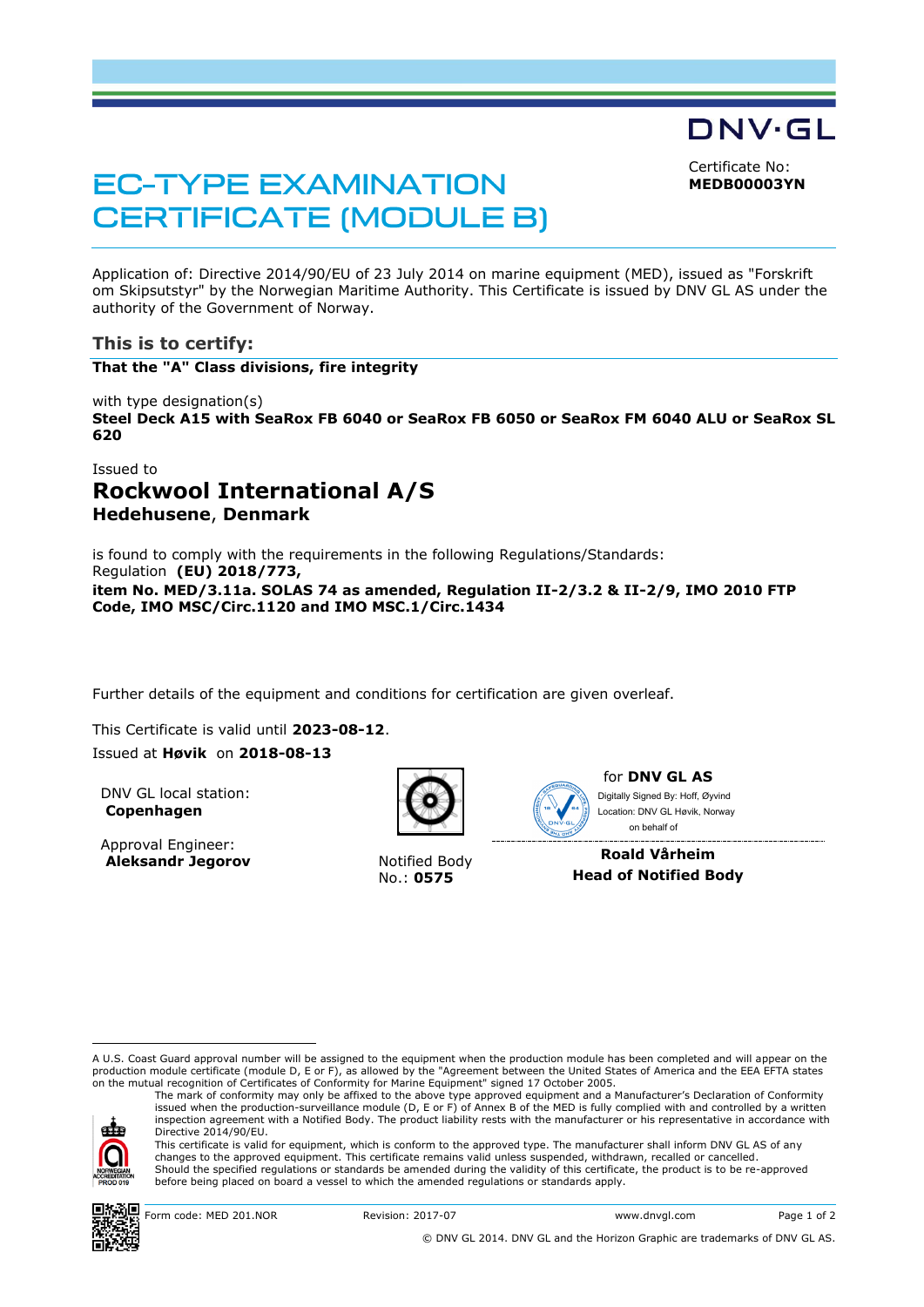Job Id: **344.1-008036-1** Certificate No: **MEDB00003YN**

# **Product description**

"Steel Deck A15 with SeaRox FB 6040 or SeaRox FB 6050 or SeaRox FM 6040 ALU or SeaRox SL 620" composed of structural steel deck insulated on the underside (exposed side) between the stiffeners with one of the following variants of insulation:

- SeaRox FB 6040 (density of 60 kg/m<sup>3</sup>) with thickness of minimum 35 mm, or
- SeaRox FB 6050 (density of 70 kg/m<sup>3</sup>) with thickness of minimum 35 mm, or
- SeaRox FM 6040 ALU (density of 60 kg/m<sup>3</sup>) with thickness of minimum 35 mm, or
- SeaRox SL 620 (density of 100 kg/m<sup>3</sup>) with thickness of minimum 35 mm.

The insulation is held in place by means of standard 3 mm pins and Ø30-38 mm steel washers. Distance between pins is maximum 300 mm.

For further details see test report and drawings listed under Type Examination documentation.

# **Application/Limitation**

Approved for use as a horizontal fire retarding division of class A-15.

The insulation materials and adhesives used have to be approved in accordance with the Marine Equipment Directive and bear the Mark of Conformity. This requirement may also be applicable for surface materials used, if required by relevant rules and regulations.

Each product is to be supplied with its manual for installation, use and maintenance.

### **Type Examination documentation**

Test report No. PGA11144A dated 14 December 2017 from Danish Institute of Fire and Security Technology, Hvidorve, Denmark.

Supplement to test report No. PGA11144A dated 22 January 2018 from Danish Institute of Fire and Security Technology, Hvidovre, Denmark.

Drawings No.2017013 dated 03 November 2017; No.111-1 and No.111-2 both dated 21 December 2017, all from manufacturer.

### **Tests carried out**

Tested according to IMO 2010 FTP Code part 3.

### **Marking of product**

The product or packing is to be marked with name and address of manufacturer, type designation, fire technical rating, MED Mark of Conformity and USCG approval if applicable (see page 1).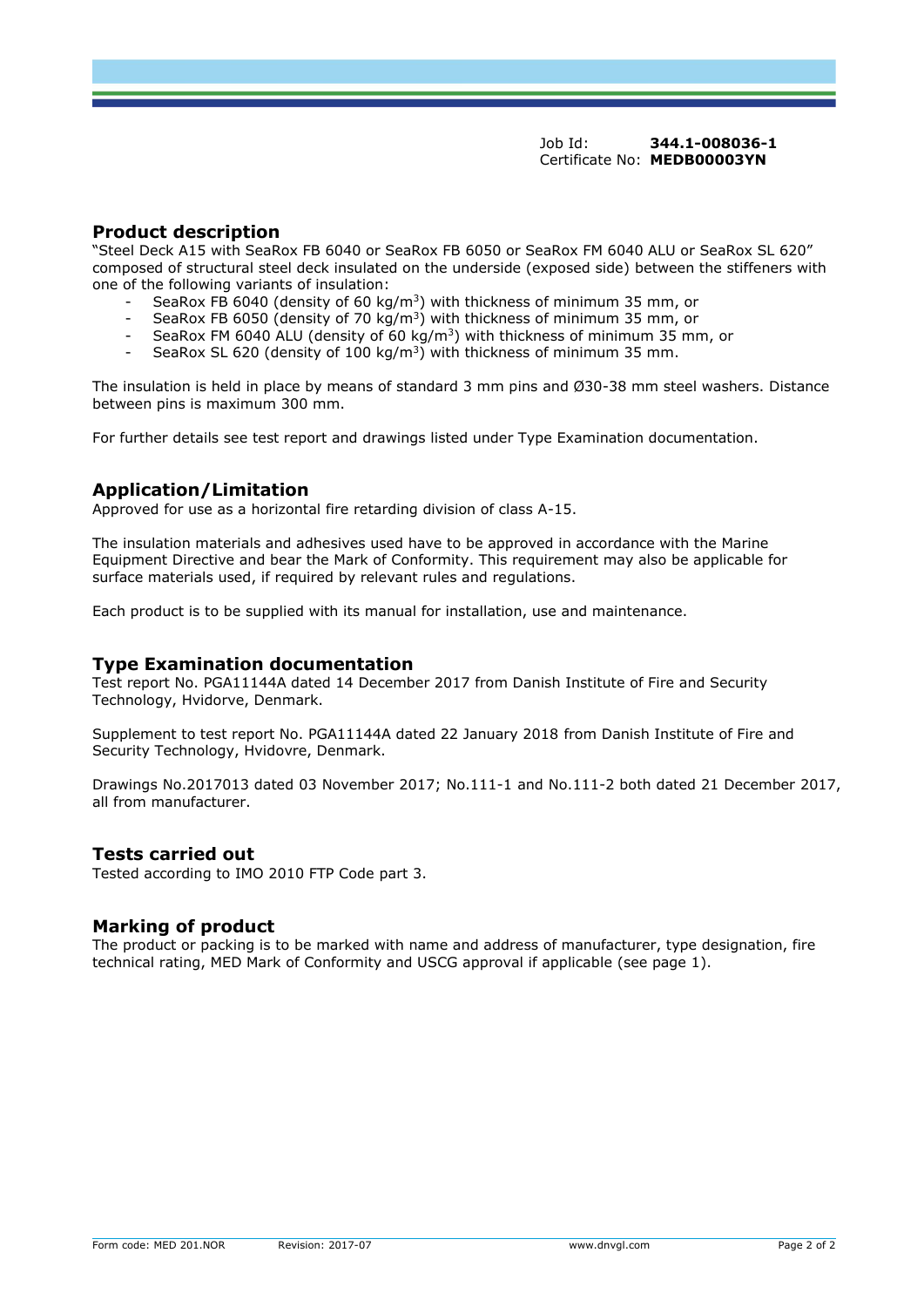